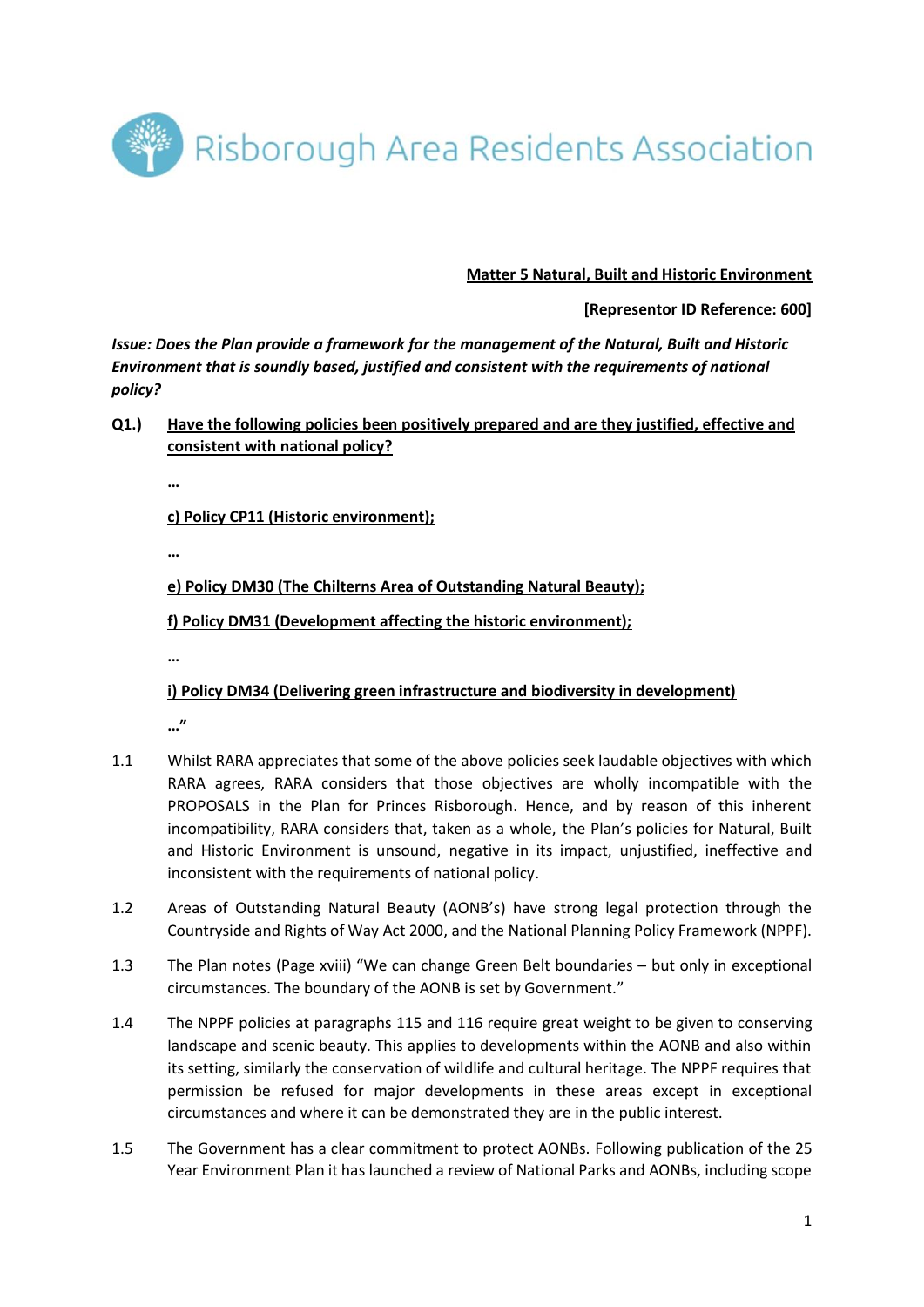for expansion. The review will report in 2019. There is the possibility that the Chilterns AONB could increase in area and/or become a National Park, the only one in central southern England.

- 1.6 There are positive statements about the protection of the AONB in the Plan, recognising (P 32) that "any allocation that would result in major development in the AONB would strongly conflict with the NPPF", and that for developments not considered major, "great weight should still be given to any adverse impacts on the AONB."
- 1.7 However, and despite these warm words and good intentions, WDC's Plan is for 2,650 new homes for Princes Risborough, all within the setting of the AONB and some in Green Belt; as well as "major new road infrastructure in the form of a relief road", again within the AONB. This is completely contrary to the good intentions expressed.
- 1.8 The statutory body set up by Government, the Chiltern Conservation Board has provided a very comprehensive assessment of the Plan, District-wide (reference their representation WDLP 190618 and our "Representation on the Publication Version of the Wycombe District Local Plan", section 4.5.2). The further comments below relate more specifically to the Princes Risborough area our "Gateway to the Chilterns".
- 1.9 The "Princes Risborough Expansion Landscape Sensitivity and Capacity Study" (Sept 2017) highlights many cognate concerns:
	- (1) It notes (Page 3, para 1.5) that: "Views across the town and wider countryside from the AONB are available from popular viewpoints on the Chiltern escarpment such as Whiteleaf Cross and from the Ridgeway National Trail".
	- (2) It goes on to point out (Page 8-25) that, with regard to Park Mill Farm, the land north of Longwick Road, Mill Lane, Crowbrook stream, Alscot, and the Culverton area, views to and from the Chiltern escarpment are an important characteristic feature with risk of adverse impacts.
	- (3) With regard to the historic settlement of Alscot it states: "Any development would either adversely impact on the conservation area or its setting or adversely affect the habitat value'.
- 1.10 The "Relief Road, Southern Options, Ecological Appraisal" (Aug 2017), points out (Page 8, para 6.2 - 6.3) that the Culverton arable field is "within the Bird Conservation Targeting Project (BCTP) for declining and rare farmland birds". It also notes the presence in the area of various rare butterflies, including the endangered Duke of Burgundy butterfly. All would be at risk.
- 1.11 The "Green Belt Assessment Part 2" (July 2016) notes (Page 296) that the Culverton field has very long distance landscape views, and is well connected to the wider countryside. The site has a strong, unspoilt rural character and, because of "its visual exposure in short- and longdistance views, and its contribution to the amenity of the AONB and a National Trail, the site has a very low capacity for development." In addition, visual intrusion caused by the introduction of new transport corridors and associated loss of tranquillity through the introduction of lighting, noise and traffic movement can only have a negative impact.
- 1.12 The proposed development behind Poppy Road, adjacent to the AONB, impacts on the Pyrtle Spring a chalk headwater and as such a UK Biodiversity Action Plan (BAP) priority habitat. The